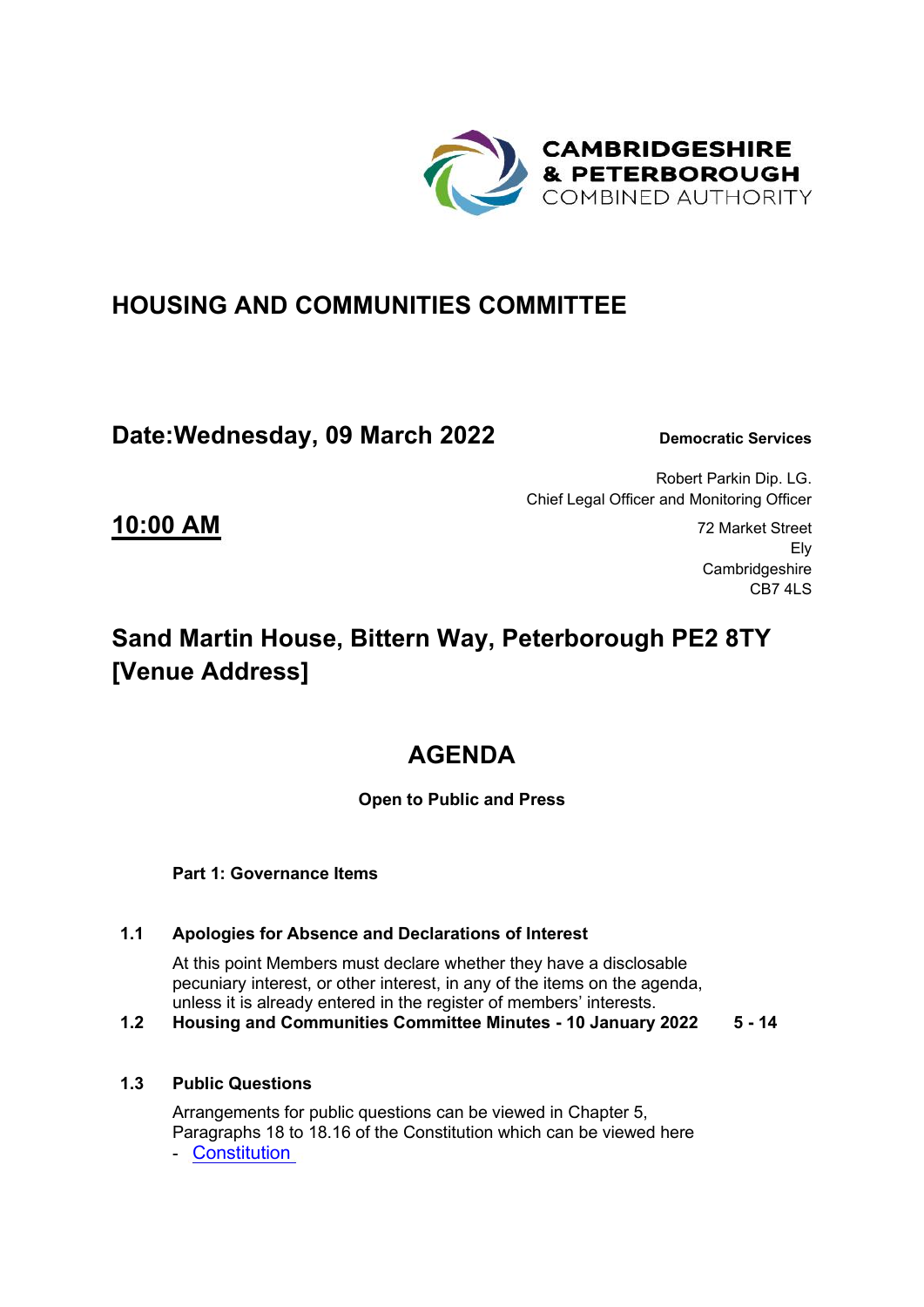**Part 2: Programme Delivery** 

| 2.1           | Implementation Update of the Revised Affordable Housing | 15 - 34   |
|---------------|---------------------------------------------------------|-----------|
|               | Programme                                               |           |
| $2.2^{\circ}$ | <b>Housing Loans Update Report</b>                      | $35 - 40$ |
| 2.3           | 2021-22 Affordable Housing Programme Scheme Approvals - | 41 - 46   |
|               | Wisbech Road, March - Sage                              |           |
| 2.4           | North East Cambridge Update Report                      | 47 - 54   |
| 2.5           | <b>Housing and Communities Committee - Agenda Plan</b>  | $55 - 58$ |
|               |                                                         |           |

 **Part 3: Date of next meeting** 

20 April 2022

#### **COVID-19**

The legal provision for virtual meetings no longer exists and meetings of the Combined Authority therefore take place physically and are open to the public. Public access to meetings is managed in accordance with current COVID-19 regulations and therefore if you wish to attend a meeting of the Combined Authority, please contact the Committee Clerk who will be able to advise you further.

The Housing and Communities Committee comprises the following members:

*For more information about this meeting, including access arrangements and facilities for people with disabilities, please contact* 

Councillor Lewis Herbert

Councillor Steve Allen

Councillor David Ambrose-Smith